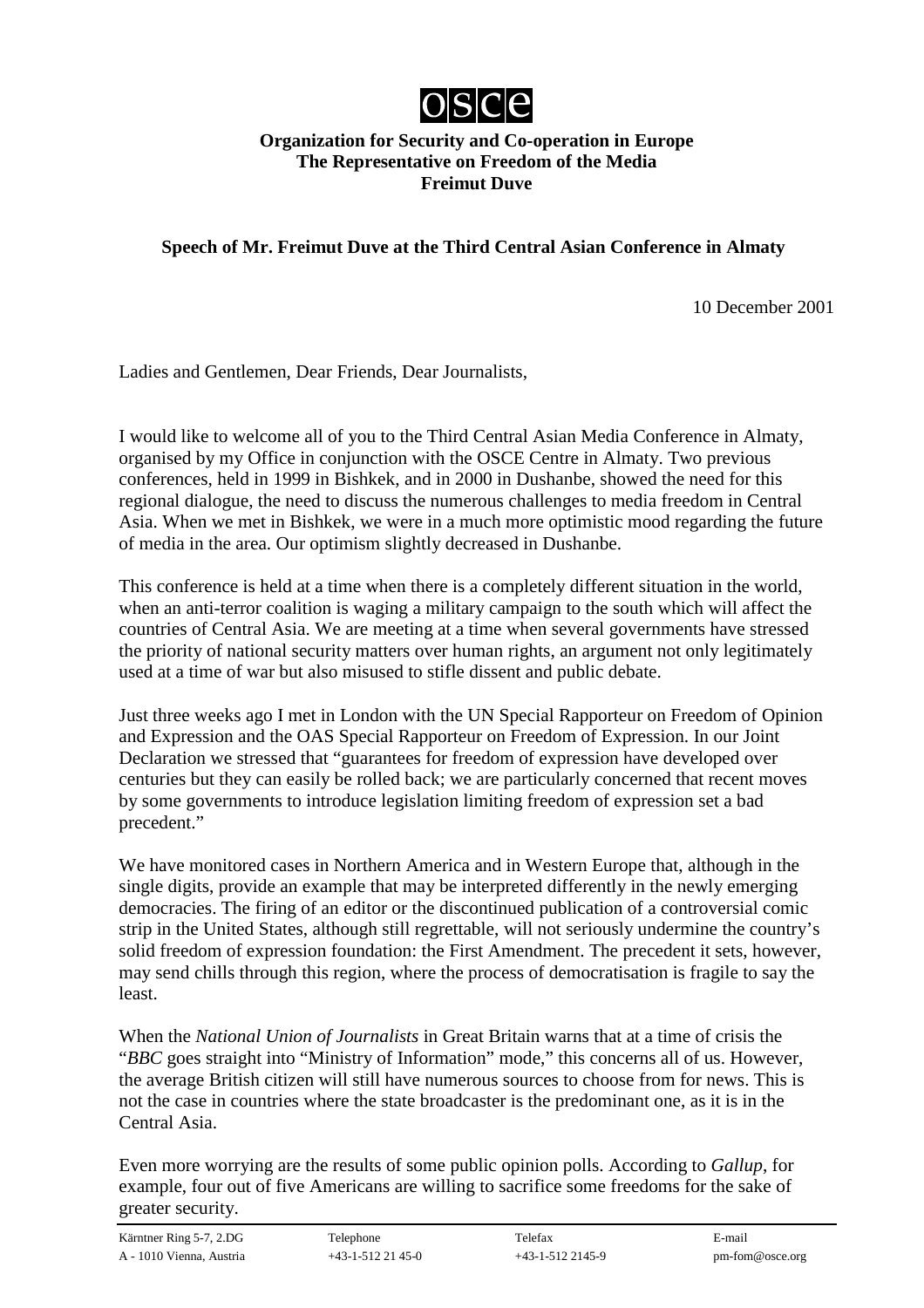Here I would like to stress that these issues were raised in the Bucharest Ministerial Declaration, adopted on 4 December, which underlined that the OSCE participating States were "determined to protect our citizens from new challenges to their security while safeguarding the rule of law, individual liberties, and the right to equal justice under law."

Another quote: "defence of national security is one of the more significant and often used reasons by governments to justify their interference into the work of the media." These words were said by one of the participants at the Second Media Conference in Dushanbe that took place more than a year ago. How true they sound today.

One of the issues we should discuss here deals with stability versus human rights. Can peace and prosperity be ensured when human rights, and especially freedom of expression, are violated on a regular basis? Some of your leaders may say "yes." How does the government and the civil journalistic community react to the establishment, for example, of a radical Islamic newspaper or magazine, that shies away from "hate speech" but promotes ideas that, if implemented, would mean the end of any form of democracy? Does one allow such a media outlet to exist for the sake of the principle of freedom of expression, or does one support the government in closing it down? Can stability and human rights co-exist peacefully in all countries, or this rule applies only to certain states and excludes others? Isn't "national security" often a code-word for attacks on any form of opposition media, especially those that try to investigate corruption? I hope we will be able to debate possible answers to these challenges.

My Office has taken an active interest in the work of the media in Central Asia. We have defended those who had been persecuted for their ideas and writings. We have even helped some writers move to Western European countries where there is a growing intellectual community from this region.

When the Editor of a Tajik opposition newspaper *Charogi Ruz* Dodojohn Atovulloev was detained at a Moscow airport in July at the request of the Tajik authorities, my Office was immediately involved in securing his release. Another case I am dealing with right now: the detention of Uzbek political leader, writer and editor Mohammed Solih in Prague at the request of the Uzbek authorities. In July, the Russian government helped Atovulloev safely leave the country. I expect no less from the Czech government.

On many occasions I have written to the authorities in Kyrgyzstan, Kazakhstan, Uzbekistan and Tajikistan, demanding that they stop the harassment of independent media. Sometimes I was able to defend a newspaper, a journalist, more often: not. I looked into the structural issues of media freedom, or, more precisely, into "structural censorship" that often is as lethal as open censorship. Sending the tax collector to an independent newspaper twenty times a year can destroy a free voice. I am also concerned with the ownership question and how some of the new media owners, claiming to be independent, are closely connected to the power structures. One of the issues mentioned at the Bucharest Ministerial Council, specifically, by US Secretary of State Colin Powell, was the connection between corruption and terrorism. Here, again, the media, have a fundamental role to play as society's watchdog. These are difficult problems, they will not be solved quickly. Nevertheless, I will continue fighting for press freedom in Central Asia, but we can only be successful if we work closely together.

You may have noticed that I do not mention Turkmenistan. There is a reason for that: it is the only country in the OSCE region where at present press freedom does not exist in any shape or form. It is a country more reminiscent of the former cold war times than of an emerging